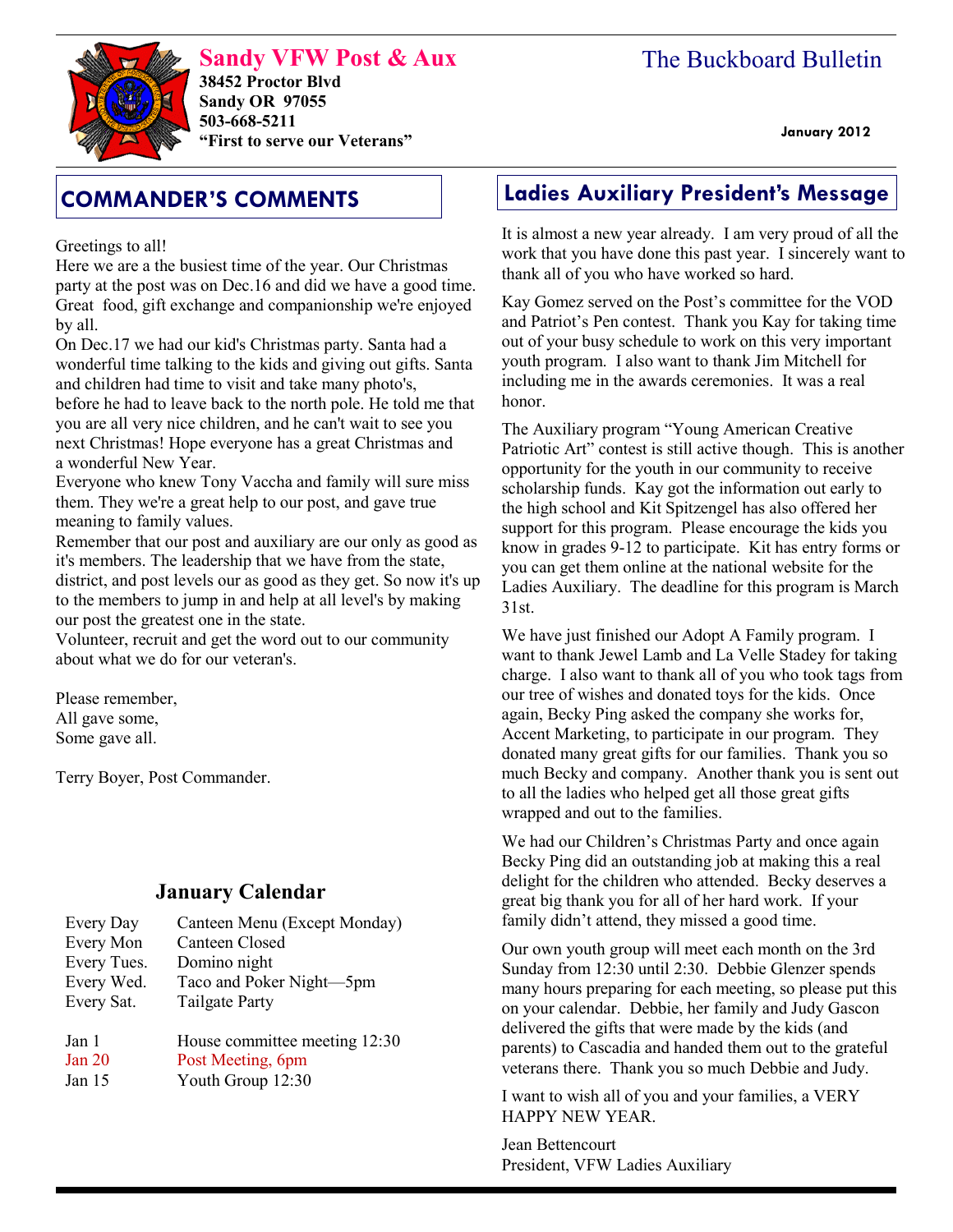Quartermasters Corner

I would like to thank Nick Charlebois and Justin Williams for stepping forward and volunteering to help with the work necessary to keep our Post running.

Nick will help me with membership, dues and communication. Justin will help with building maintenance and barbecuing at Post outings.

We need more members , like these two young men, to step forward and volunteer to help out. Please Contact any of the Post's Officers and tell them that you would like to volunteer.

Yours in Comradeship, Bill

Newsletter articles are due Jan. 20 for the Feb. Newsletter. Contact your editor at: **[admin@vfw4273.org](mailto:admin@vfw4273.org)**

## **2012 AUXILIARY MEMEBERSHIP**

Dues reminder notices were put in the mail to all annual Ladies Auxiliary members on July 7, 2011. Please pay your 2012 dues as soon as possible. Send your \$20.00 annual dues to

Sandy Ladies Auxiliary #4273 PO Box 1262, Sandy, OR 97055

If you are interested in becoming a Life Member please call Jackie Key, Membership Chair at 503 668-8418. Payment plans are available for the first time this year. Help you're Auxiliary attain 100%. Send your dues in now!

WASHINGTON – U.S. Housing and Urban Development Secretary Shaun Donovan and U.S. Department of Veterans Affairs Secretary Eric K. Shinseki announced today that HUD will provide \$2.4 million to public housing agencies to supply permanent housing and case management for homeless veterans in the U.S.

This funding, from HUD's Veterans Affairs Supportive Housing Program (HUD-VASH), is a coordinated effort by HUD, VA, and local housing agencies to provide permanent housing for homeless veterans. Today's funding will support 435 vouchers in 18 communities.

## **The Auxiliary Chaplain Judy Gascon 503 668 3748**

Vivian Minnick, a life member of our Auxiliary, passed away on November 14th. Her service was held on November 20th. Vivian is survived by her husband Jimmy, a retired policeman, and life member of our post.

I send you wishes for a blessed Christmas and a Happy New Year

Judy Gascon

Ladies Auxiliary Chaplain

## **The Post Chaplain VA News Melissa Samels 503 668 4849**

As the joy and giving of Christmas ended, and we start a new year, we still need to remember those who need a little compassion in their lives.

"One gives freely, yet grows all the richer; another withholds what he should give, and only suffers want. Whoever brings blessing will be enriched, and one who waters will himself be watered."

{Proverbs 11:24-25}

Please keep Chuck Lutz in our prayers for a fast and speedy recovery from his recent injury.

| Post Officers         |                | <b>Ladies Auxiliary Officers</b> |                  | Men's Auxiliary Officers |                |
|-----------------------|----------------|----------------------------------|------------------|--------------------------|----------------|
| Commander             | Terry Boyer    | President                        | Jean Bettencourt | President:               | Dan Vaughn     |
| Senior Vice Commander | Merle Stewart  | Sr. Vice President               | Dora Fitzpatrick | Vice President           | Matt Haider    |
| Junior Vice Commander | Glenn Yeager   | Jr. Vice President               | Jennell Mitchell |                          |                |
| Chaplain              | Melissa Samels | Treasurer                        | Jackie Key       | Secretary                | Gregg Redford  |
| <b>Ouartermaster</b>  | Bill Miller    | Chaplain                         | Judy Gascon      | Treasurer                | <b>Bob Dun</b> |
| Judge Advocate        | John Lamb      | Secretary                        | Debra Glenzer    | Sgt At Arms              | Wayne Keller   |
| Adjutant              |                | Guard                            | Helene Hawkins   |                          |                |
| Surgeon               | Dan Copher     | Conductress                      | Jewel Lamb       |                          |                |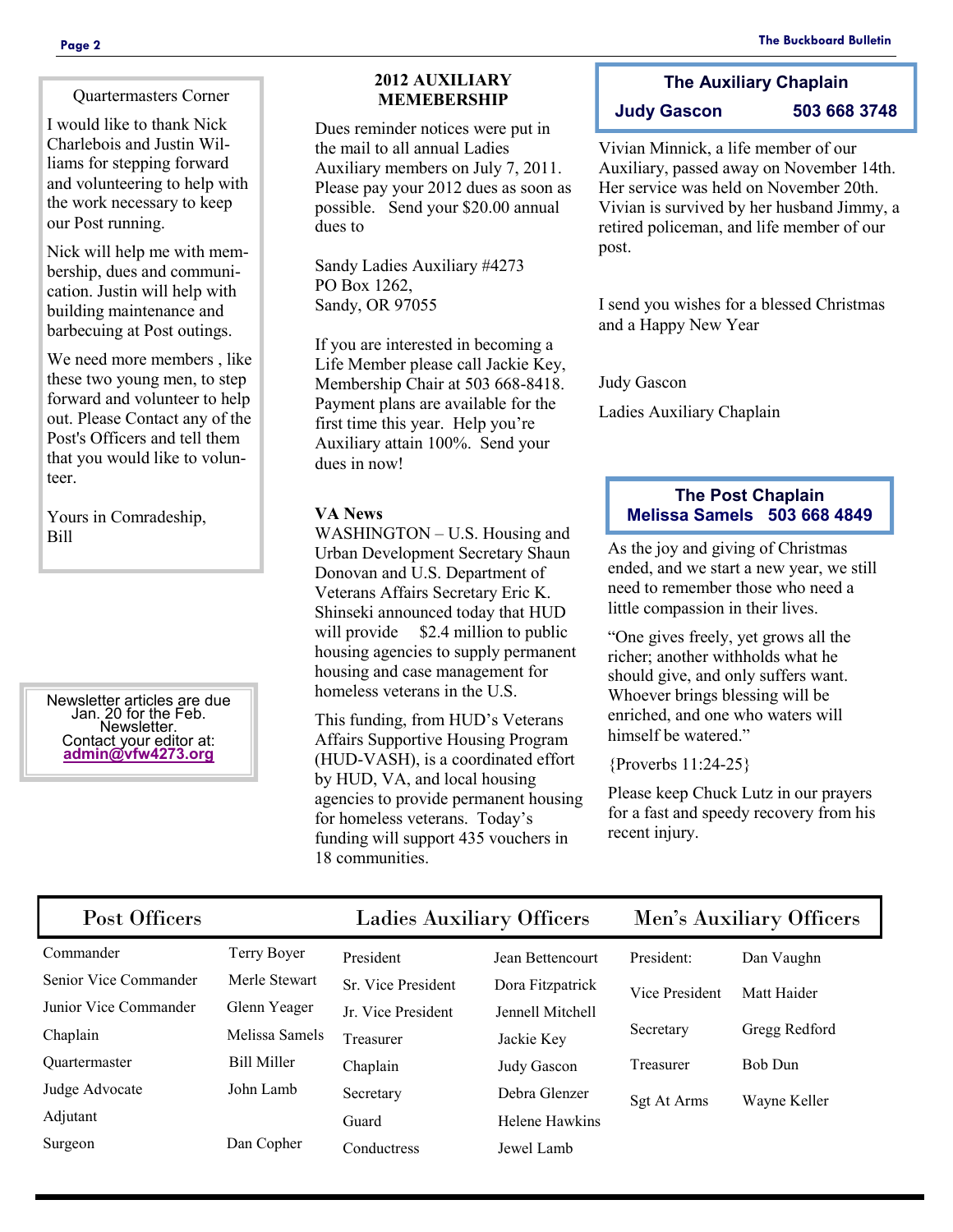## **HONOR YOUR POST MEMBERSHIP**

Not everyone is eligible to join the VFW. Not everyone has served in hostile territory. But every member of the VFW has. Take advantage of the benefits and the community of support. You've earned it. Your membership helps give us a louder voice in Washington D C for passage of new benefits of the G.I. bill. December is here so if you haven't already paid your dues for next year please catch up now. Stop by the post, go online, or mail your \$26.00 to VFW POST 4273 P.O. box 404 Sandy, OR. 97055. Thanks to everyone for your support and Patriotism.

Merle Stewart SR. Vice

### **VFW WELCOMES HOME IRAQ VETS**

Obligation to 'pay it forward' keeps organization relevant

WASHINGTON — With the war in Iraq officially over, the national commander of America's oldest and largest major combat veterans' organization is now urging his membership to redouble their efforts to welcome home this new generation of warrior, and to offer to serve as mentors through their transition to civilian status.

"Coming home is easy, the next step isn't because the checklists are gone," said Richard L. DeNoyer, the national commander of the 2 million-member Veterans of Foreign Wars of the U.S. and its Auxiliaries. "Whether you return to college — thanks to the Post-9/11 GI Bill that the VFW was instrumental in getting passed — or use your benefits to learn trades, obtain professional licenses or just jump right into employment, I want everyone to know that the VFW has your back."

DeNoyer, a retired Marine and Vietnam combat veteran from Middleton, Mass., said the greatest guidance VFW members can provide is perspective, since every VFW member once returned home from their wars and has successfully moved on with their lives. He also said VFW families are also a rich source of "how to" advice, since they all experienced the anxiety that came from sending a loved one to war.

### **POWMIA News**

JOINT BASE PEARL HARBOR-HICKAM, Hawaii (Dec. 2, 2011) - The U.S. Joint POW/MIA Accounting Command will host an Arrival Ceremony Friday, Dec. 9 at 9 a.m. in Hangar 35, to honor fallen U.S. personnel whose identities remain unknown.

An honor detail made up of joint military members will escort six flag-draped transfer cases from a U.S. military plane to JPAC's Central Identification Laboratory for analyses.

The remains receiving full military honors represent losses associated with World War II and the Vietnam War. The first five transfer cases represent individuals unaccounted-for from World War II and were recovered from the United Kingdom, Canada, the Republic of Vanuatu, the Federal Republic of Germany, and the Independent State of Papua New Guinea. The final transfer case was recovered from the Lao People's Democratic Republic and represents Vietnam War losses.

Once the transfer cases arrive at JPAC's laboratory, the process of forensically identifying the individuals will begin. If and when identifications are established, the names will be announced following next-of-kin notification.

Falling directly under the U.S. Pacific Command, JPAC is a jointly-manned organization of more than 400 military and civilian specialists who research, investigate, recover and identify Americans who remain unaccounted-for from World War II, the Korean War, the Vietnam War, and the Cold War.



Next door to VFW Post